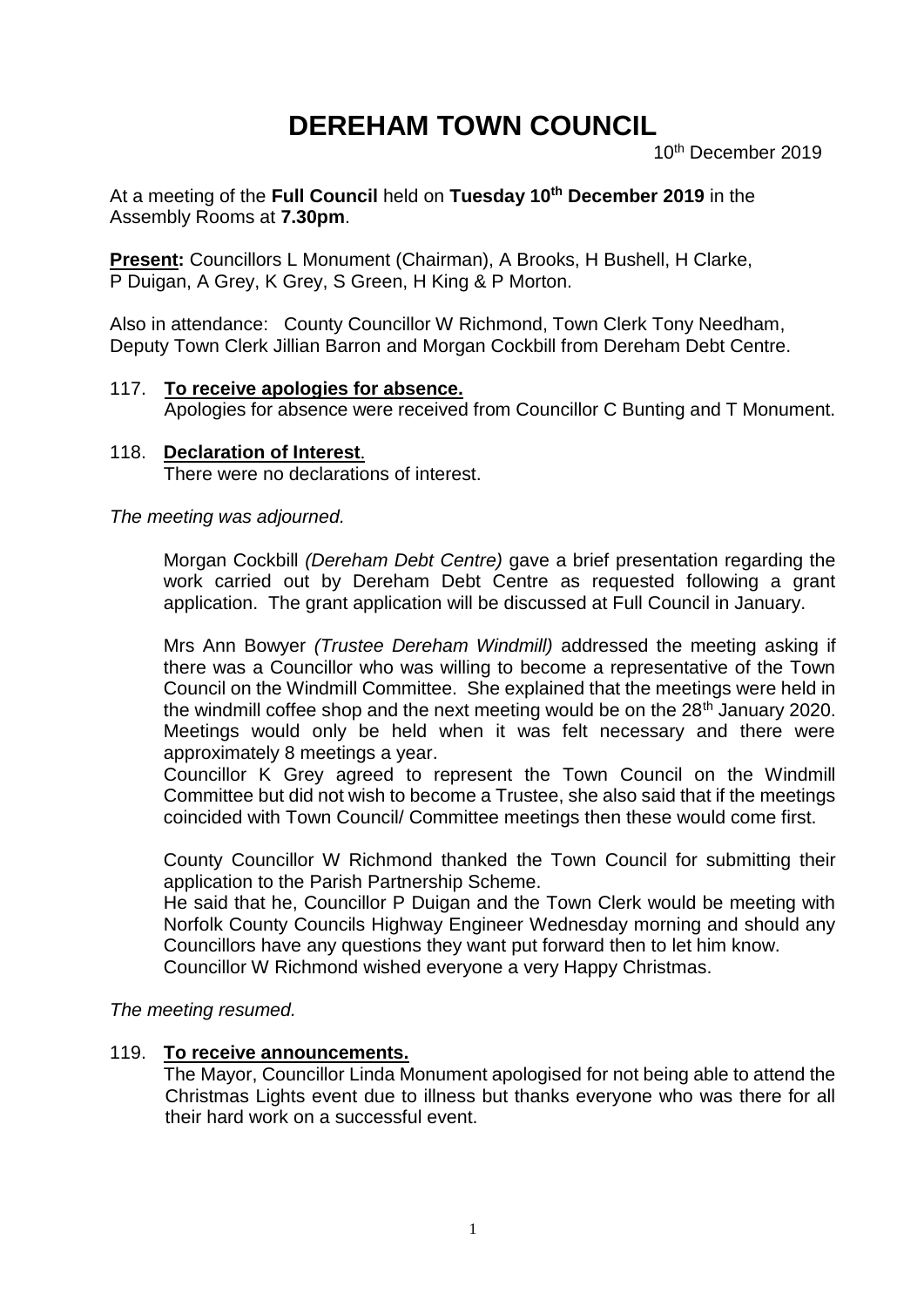120. To receive, confirm as correct and sign the minutes of the **Full Council** meeting held on **Tuesday 12th November 2019.**

Proposed by Councillor L Monument, seconded by Councillor S Green, the minutes of the Full Council meeting Tuesday 12<sup>th</sup> November 2019 were agreed and signed.

#### 121. **Social & Welfare Committee**

(a) To receive, confirm as correct and sign the minutes of the meeting held on **Tuesday 26th November 2019.**

Proposed by Councillor H King, seconded by Councillor H Clarke, the minutes of the Social & Welfare Committee meeting Tuesday 26<sup>th</sup> November 2019 were agreed and signed subject to minor amendments, entered in the minute book at the meeting.

(b) To receive a report from the Chairman, discuss any matters arising therefrom and vote on recommendations.

The following recommendations were agreed and approved by the Council:

#### **To consider appointing Councillors to work with Dereham and District Royal British Legion with regards to the Remembrance Parade 2020**.

The Town Clerk liaise with the Royal British Legion with regards to the Remembrance Parade 2020.

#### **To consider response from solicitor regarding erecting a headstone.**

The Clerk write to both parties concerned requesting that they come to a mutual agreement on the wording for the headstone. If they cannot come to an agreement then only simple wording would be permitted which would not refer to any individual other than the deceased.

The cemetery rules be amended to reflect the advice given by the Town Council's solicitor regarding disputes.

#### 122. **Markets & Buildings Committee**

(a) To receive, confirm as correct and sign the minutes of the meeting held on **Tuesday 26th November 2019.**

These minutes will be re-presented at the next Full Council meeting in January.

#### 123. **Recreation Committee**

(a) To receive, confirm as correct and sign the minutes of the meeting held on **Tuesday 3 rd December 2019.**

Proposed by Councillor K Grey, seconded by Councillor H Clarke, the minutes of the Recreation Committee meeting Tuesday 3rd December 2019 were agreed and signed.

(b) To receive a report from the Chairman, discuss any matters arising therefrom and vote on recommendations.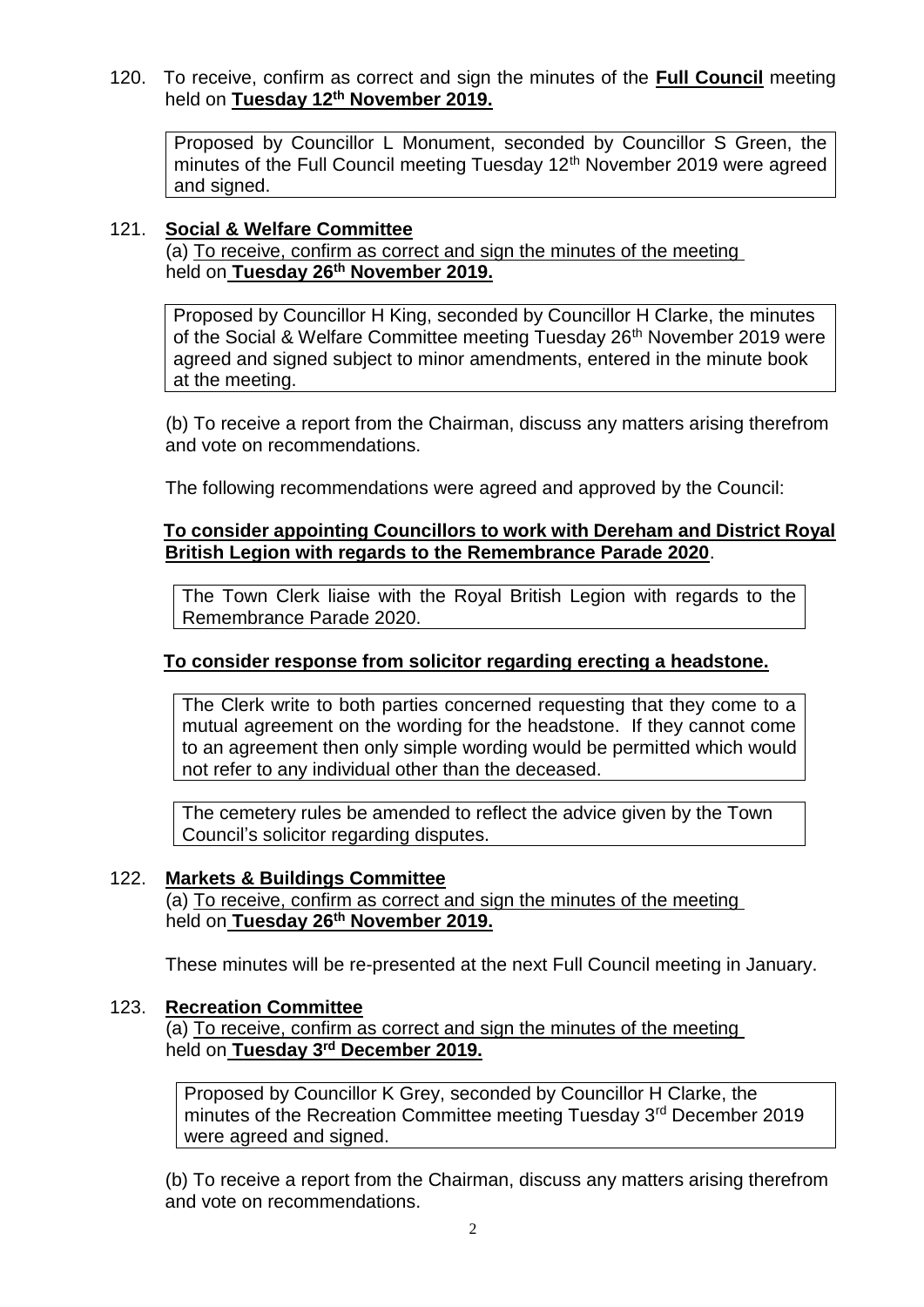The following recommendations were agreed and approved by the Council:

# **To consider adopting Open Spaces from Orbit Homes Development at Greenfields Road.**

The Council adopt the open spaces on the Orbit Homes Development at Greenfields Road as laid out in the Open Spaces Plan (subject to contract). The Open spaces would not include any surface water drainage features that were below ground.

When the Open Spaces are adopted that a separate budget line be established for this site so that the true costs could be understood.

# **To consider applying for a grant for the Queen Mothers Garden.**

The Council apply for a grant from the Governments Pocket Park programme once eligibility has been confirmed.

## 124. **Finance & Governance Committee.**

(a) To receive, confirm as correct and sign the minutes of the meeting held on **Tuesday 3 rd December 2019.**

Proposed by Councillor H Bushell, seconded by Councillor L Monument, the minutes of the Finance & Governance Committee meeting Tuesday 3<sup>rd</sup> December 2019 were agreed and signed subject to minor amendments, entered in the minute book at the meeting.

(b) To receive a report from the Chairman, discuss any matters arising therefrom and vote on recommendations.

The following recommendations were agreed and approved by the Council:

# **To consider Revenue Budgets 2020-21.**

The proposed budget be recommended to Council subject to the Burial Fees figure being checked.

# **To consider the 5-year Capital/ Project Budget.**

The 5-year Capital and Project budget be approved.

# **To consider Precept Requirements 2020-21.**

The Committee considered the Council's budget requirements for the next 5 years, in doing so it recommended that the precept for 2020/21 financial year would be £933,321.

# **To consider increases in fees and charges for 2020/21.**

All fees and charges except Memorial Hall and markets be increased by 3%.